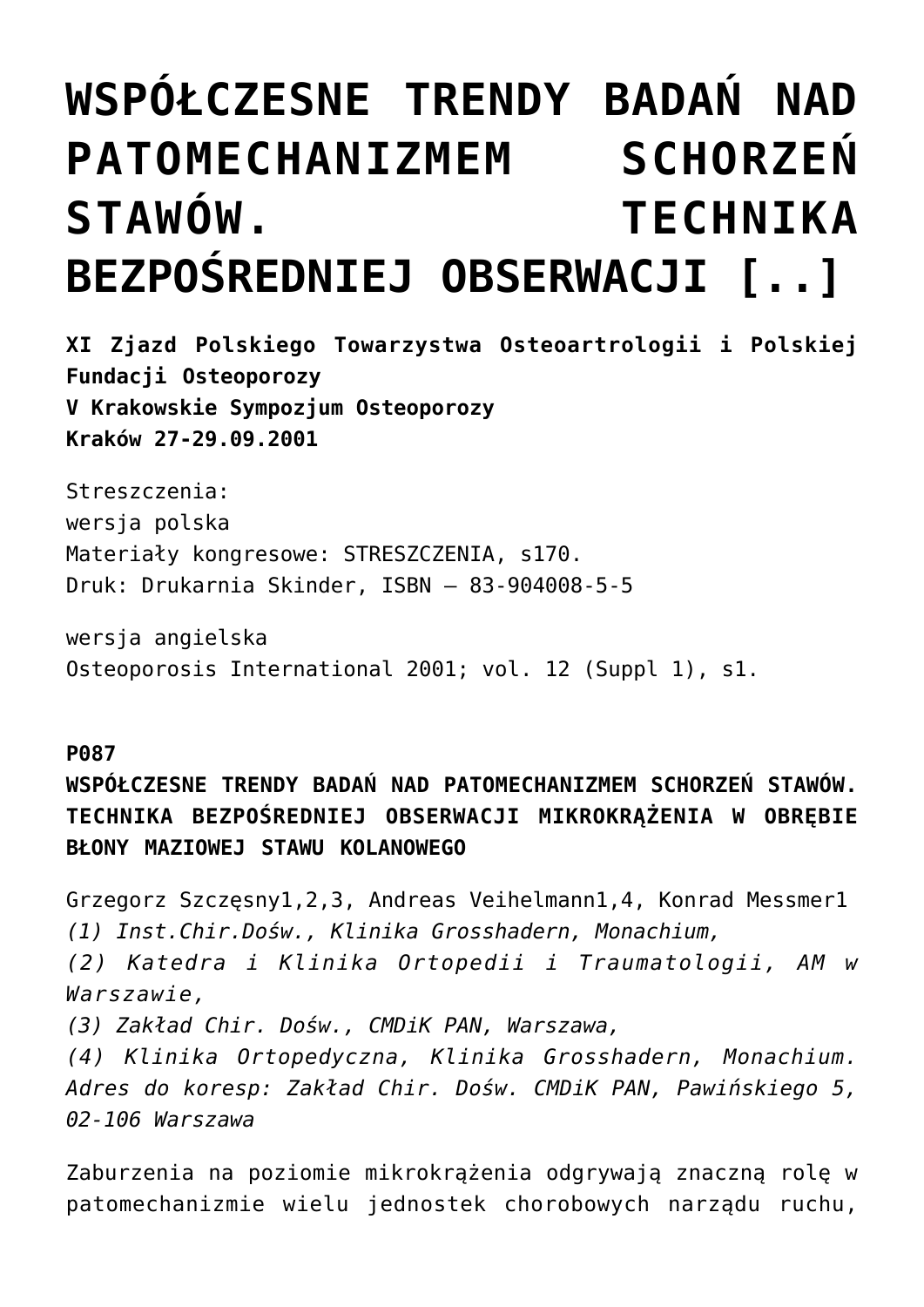takich jak reumatoidalne zapalenie stawów, martwice aseptyczne czy zmiany zwyrodnieniowe. Zaburzenia te charakteryzują zwiększona liczba naczyń włosowatych maziówki, zwiększone przesączanie wody i substancji wielkocząsteczkowych oraz nasilona migracja leukocytów. W nowo opracowanym modelu badawczym na myszach obserwowano mikrokrążenie w obrębie maziówki stawu kolanowego. Doświadczenia zostały przeprowadzone na myszach w znieczuleniu izofluranem. Po unieruchomieniu kończyny tylnej w kamerze obserwacyjnej i ekspozycji chirurgicznej ciała Hoffy poprzez cyrkularne wycięcie skóry i odcięcie ścięgna rzepki, po dożylnym wstrzyknięciu FITC-dextranu i rodaminy-6G obserwowano w przyżyciowym mikroskopie fluorescencyjnym funkcjonalną gęstość naczyń włosowatych, średnicy pozawłośniczkowych naczyń żylnych i szybkości przepływu krwi w ich obrębie, indeks wynaczyniania substancji wielkocząsteczkowych oraz liczby wolno toczących się i przylegających do śródbłonka leukocytów. Przeprowadzone doświadczenia pozwoliły na uzyskanie reprezentatywnych danych numerycznych wyrażających parametry mikrokrążenia w obrębie błony maziowej stawu kolanowego. Wnioski. Przedstawiony model umożliwia obserwację mikrokrążenia błony maziowej stawu kolanowego w warunkach laboratoryjnych. Może być on z powodzeniem stosowany w badaniach nad patomechanizmem powstawania i przebiegu wielu schorzeń stawu kolanowego, jak również w ocenie skuteczności stosowanego leczenia.

## **P087**

**NEW APPROACHES TO THE PATHOMECHANISM OF COMMON JOINT DISEASES. DIRECT IN VIVO OBSERVATION OF SYNOVIAL MICROCIRCULATION IN THE KNEE JOINT ALLOWING FOR VALIDATION OF PHARMACOLOGICAL THERAPY**

Grzegorz Szczęsny1,2,3, Andreas Veihelmann1,4, Konrad Messmer1,

*1. Institute for Surgical Research, Klinikum Grosshadern, Ludwig-Maximilians University, Munich,*

*2. Department of Orthopedics and Traumatology, Main Trauma*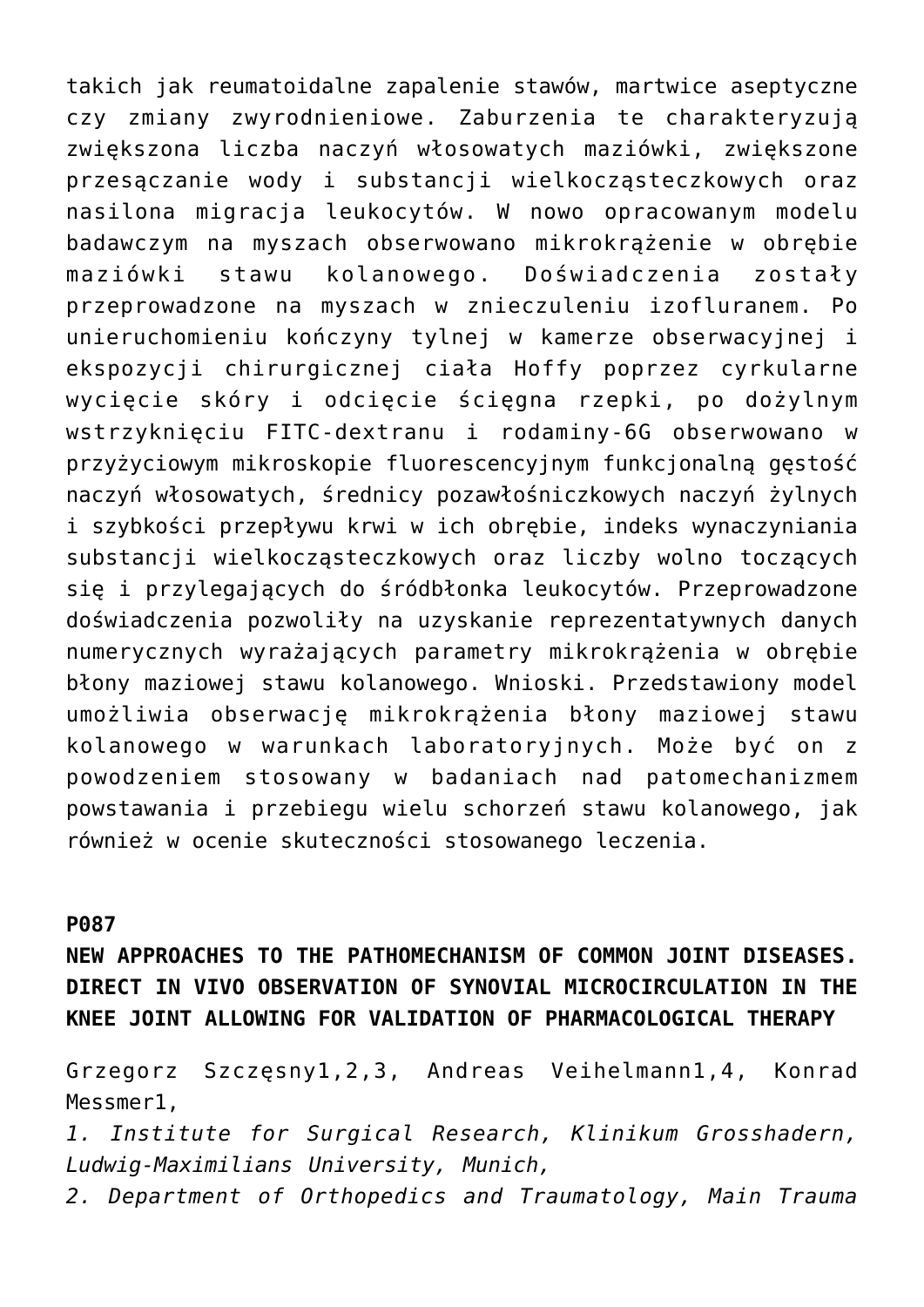*Center, Medical Academy, Warsaw,*

*3. Department of Surgical Research, Medical Research Centre, Polish Academy of Sciences, Warsaw;*

*4. Department of Orthopedics, Klinikum Grosshadern, Ludwig-Maximilians-University, Munich*

Microvascular disturbances play a significant role in the pathophysiology of various diseases affecting joints. An in¬creased network of synovial capillaries with its congestion, and increased water and macromolecule extravasation could be observed, reflecting the severity of pathological process pro¬ceeding in the affected joint. An animal model for the investigation of the microcirculation in synovial tissue is presented.

Materials and Methods: The mouse knee was immobilized in the special observation chamber in slight flexion, and Hoffa's fatty body was exposed by circular skin excision with release of patellar tendon. Using an intravital microscopy technique, blood capillaries as well as leukocyte attachment to the postcapillary venule endothelial cells were observed after intravenous injection of FITC-dextran (150kD) and rhodamine – 6G. Observations visualized a dense, honey-like network of blood capillaries, containing some postcapillary venules and a few arterioles. Using a computer-assisted analysis system the numerical parameters of micorcirculation like functional capillary density, vessel diameters, the velocity of blood flow, extravasation index, and number of slowly rolling as well as sticking leukocytes were observed.

Results: The presented model allowed observation of changes in synovial circulation giving a result in numerical data of its parameters representing blood perfusion, the net volume of blood flow, and macomolecular extravasation.

Conclusions: The evaluated model allowed for the quantitative observation of microvascular parameters in the synovial tissue under laboratory conditions. The presented model could be used for investigation of changes in the microcirculation in acute or chronic joint inflammations. It could also be used in